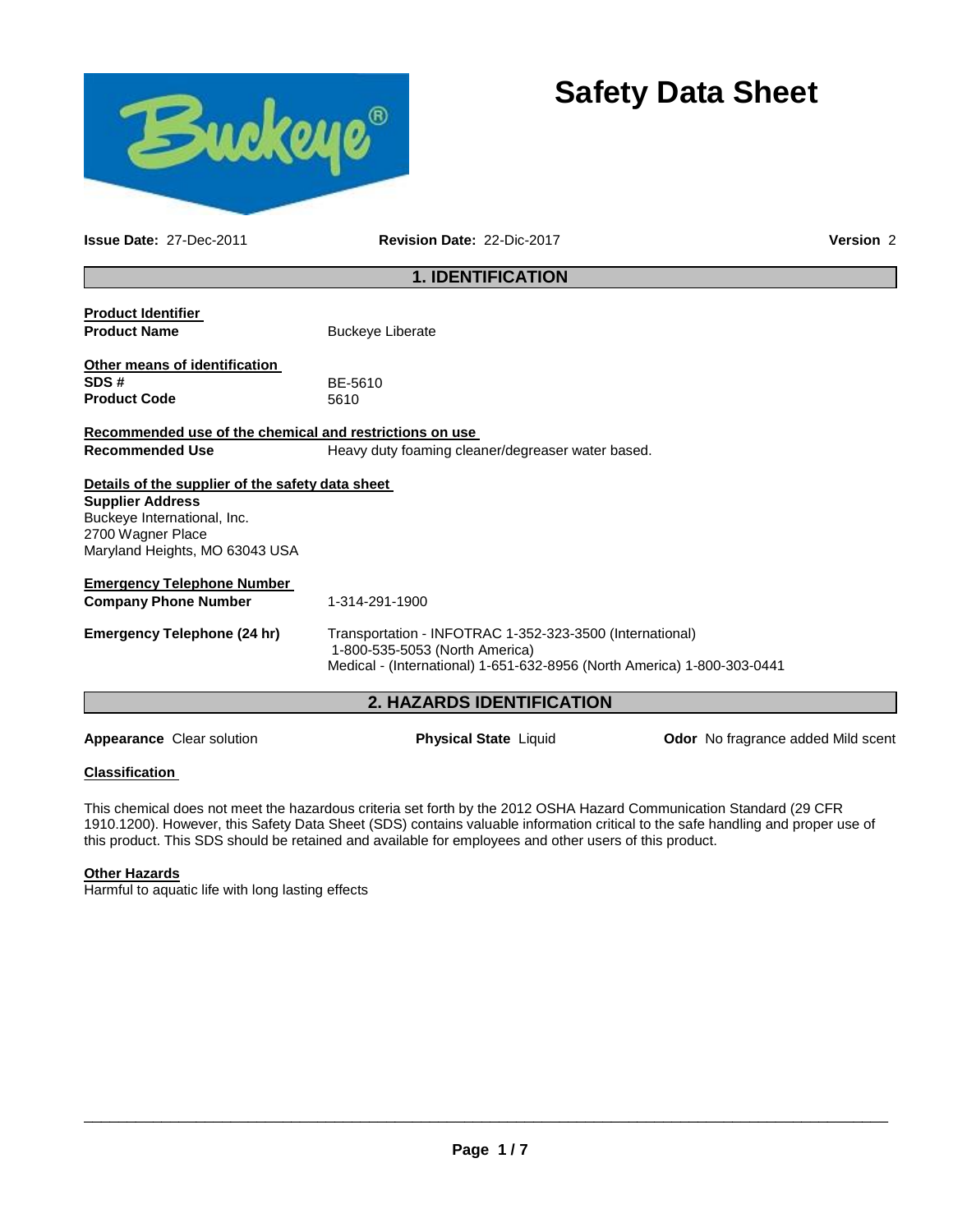# \_\_\_\_\_\_\_\_\_\_\_\_\_\_\_\_\_\_\_\_\_\_\_\_\_\_\_\_\_\_\_\_\_\_\_\_\_\_\_\_\_\_\_\_\_\_\_\_\_\_\_\_\_\_\_\_\_\_\_\_\_\_\_\_\_\_\_\_\_\_\_\_\_\_\_\_\_\_\_\_\_\_\_\_\_\_\_\_\_\_\_\_\_ **3. COMPOSITION/INFORMATION ON INGREDIENTS**

| <b>Chemical Name</b>               | <b>CAS No</b> | Weight-% |
|------------------------------------|---------------|----------|
| Water                              | 7732-18-5     | >81      |
| Dipropylene glycol monobutyl ether | 29911-28-2    |          |
| Sodium xylenesulfonate             | 1300-72-7     |          |
| Dodecyl benzene sulfonic acid      | 27176-87-0    |          |

\*\*If Chemical Name/CAS No is "proprietary" and/or Weight-% is listed as a range, the specific chemical identity and/or percentage of composition has been withheld as a trade secret.\*\*

# **4. FIRST-AID MEASURES**

#### **First Aid Measures**

| Rinse immediately with plenty of water, also under the eyelids, for at least 15 minutes. If<br>eye irritation persists: Get medical advice/attention. |
|-------------------------------------------------------------------------------------------------------------------------------------------------------|
| Wash with soap and water. If skin irritation persists, call a physician.                                                                              |
| Remove to fresh air.                                                                                                                                  |
| Give two glasses of water. Do not induce vomiting. Call a physician. Never give anything by<br>mouth to an unconscious person.                        |
|                                                                                                                                                       |

# **Most important symptoms and effects**

**Symptoms** Exposed individuals may experience eye tearing, redness, and discomfort.

#### **Indication of any immediate medical attention and special treatment needed**

**Notes to Physician Treat symptomatically.** 

# **5. FIRE-FIGHTING MEASURES**

## **Suitable Extinguishing Media**

Use extinguishing measures that are appropriate to local circumstances and the surrounding environment.

#### **Unsuitable Extinguishing Media** Not determined.

#### **Specific Hazards Arising from the Chemical**

Combustion products may be toxic.

**Hazardous Combustion Products** Carbon oxides. Oxides of sulfur. Nitrogen oxides (NOx).

# **Protective equipment and precautions for firefighters**

As in any fire, wear self-contained breathing apparatus pressure-demand, MSHA/NIOSH (approved or equivalent) and full protective gear.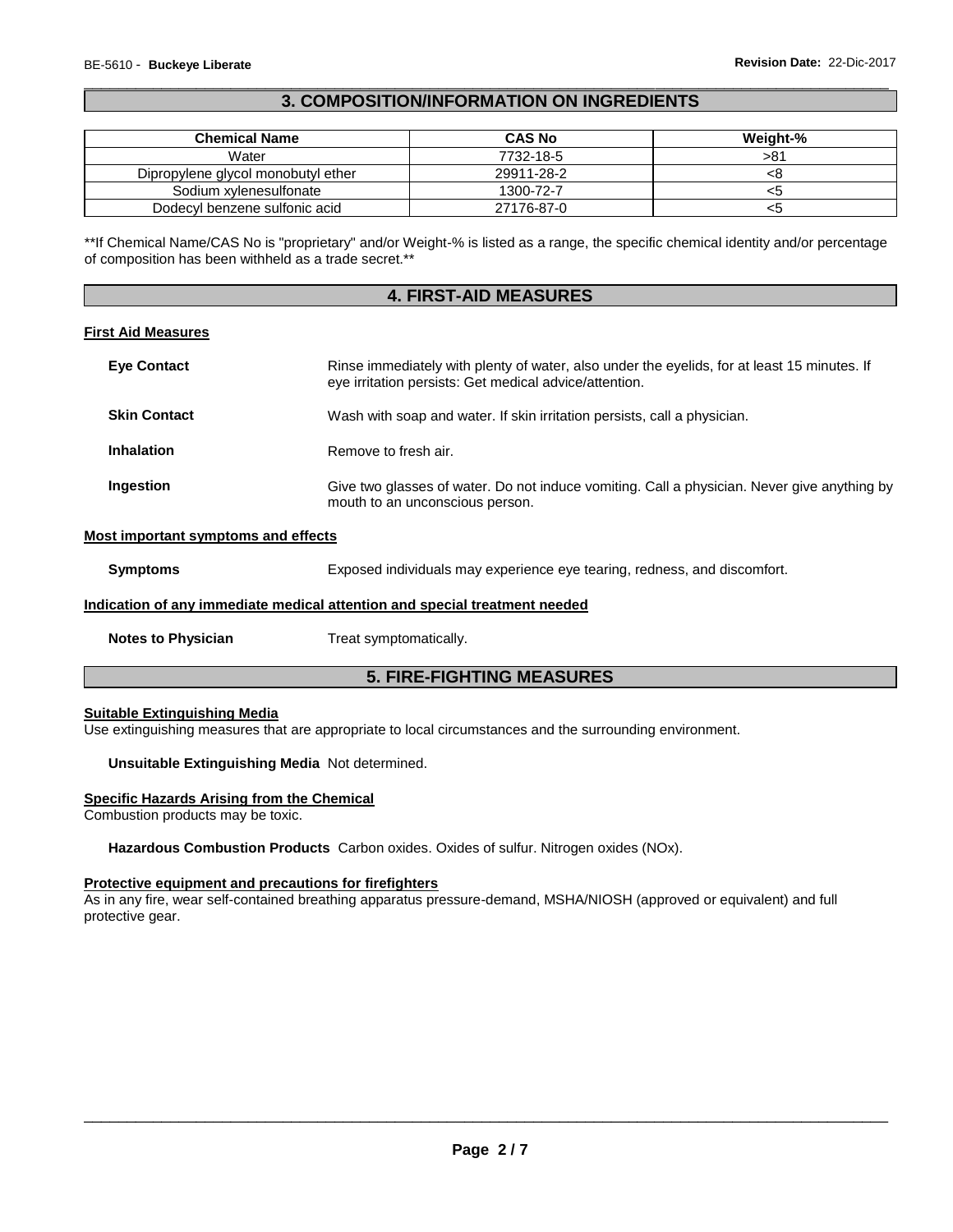|                                                                                    | <b>6. ACCIDENTAL RELEASE MEASURES</b>                                                                                                          |  |  |
|------------------------------------------------------------------------------------|------------------------------------------------------------------------------------------------------------------------------------------------|--|--|
|                                                                                    |                                                                                                                                                |  |  |
|                                                                                    | Personal precautions, protective equipment and emergency procedures                                                                            |  |  |
| <b>Personal Precautions</b>                                                        | Use personal protective equipment as required.                                                                                                 |  |  |
| Methods and material for containment and cleaning up                               |                                                                                                                                                |  |  |
| <b>Methods for Containment</b>                                                     | Prevent further leakage or spillage if safe to do so.                                                                                          |  |  |
| <b>Methods for Clean-Up</b>                                                        | Pick up with mop, wet/dry vac, or absorbent material. Rinse area with clear water and allow<br>floor to dry before allowing traffic.           |  |  |
|                                                                                    | 7. HANDLING AND STORAGE                                                                                                                        |  |  |
| Precautions for safe handling                                                      |                                                                                                                                                |  |  |
| <b>Advice on Safe Handling</b>                                                     | Keep out of the reach of children.                                                                                                             |  |  |
| Conditions for safe storage, including any incompatibilities                       |                                                                                                                                                |  |  |
| <b>Storage Conditions</b>                                                          | Keep containers tightly closed in a dry, cool and well-ventilated place. Store at room<br>temperature. Store away from incompatible materials. |  |  |
| <b>Packaging Materials</b>                                                         | Rinse container before discarding.                                                                                                             |  |  |
| <b>Incompatible Materials</b>                                                      | Acids. Chlorine bleach.                                                                                                                        |  |  |
|                                                                                    | 8. EXPOSURE CONTROLS/PERSONAL PROTECTION                                                                                                       |  |  |
| <b>Exposure Guidelines</b>                                                         | No exposure limits noted for ingredient(s)                                                                                                     |  |  |
| <b>Appropriate engineering controls</b>                                            |                                                                                                                                                |  |  |
| <b>Engineering Controls</b>                                                        | Ventilation systems.                                                                                                                           |  |  |
|                                                                                    | Individual protection measures, such as personal protective equipment                                                                          |  |  |
| <b>Eye/Face Protection</b>                                                         | Use chemical splash goggles or glasses as necessary to prevent contact.                                                                        |  |  |
| <b>Skin and Body Protection</b>                                                    | Wear rubber gloves for prolonged contact. Wear water or chemical resistant footwear when<br>scrubbing floors.                                  |  |  |
| <b>Respiratory Protection</b>                                                      | No protective equipment is needed under normal use conditions.                                                                                 |  |  |
| General Hygiene Considerations Wash thoroughly with soap and water after handling. |                                                                                                                                                |  |  |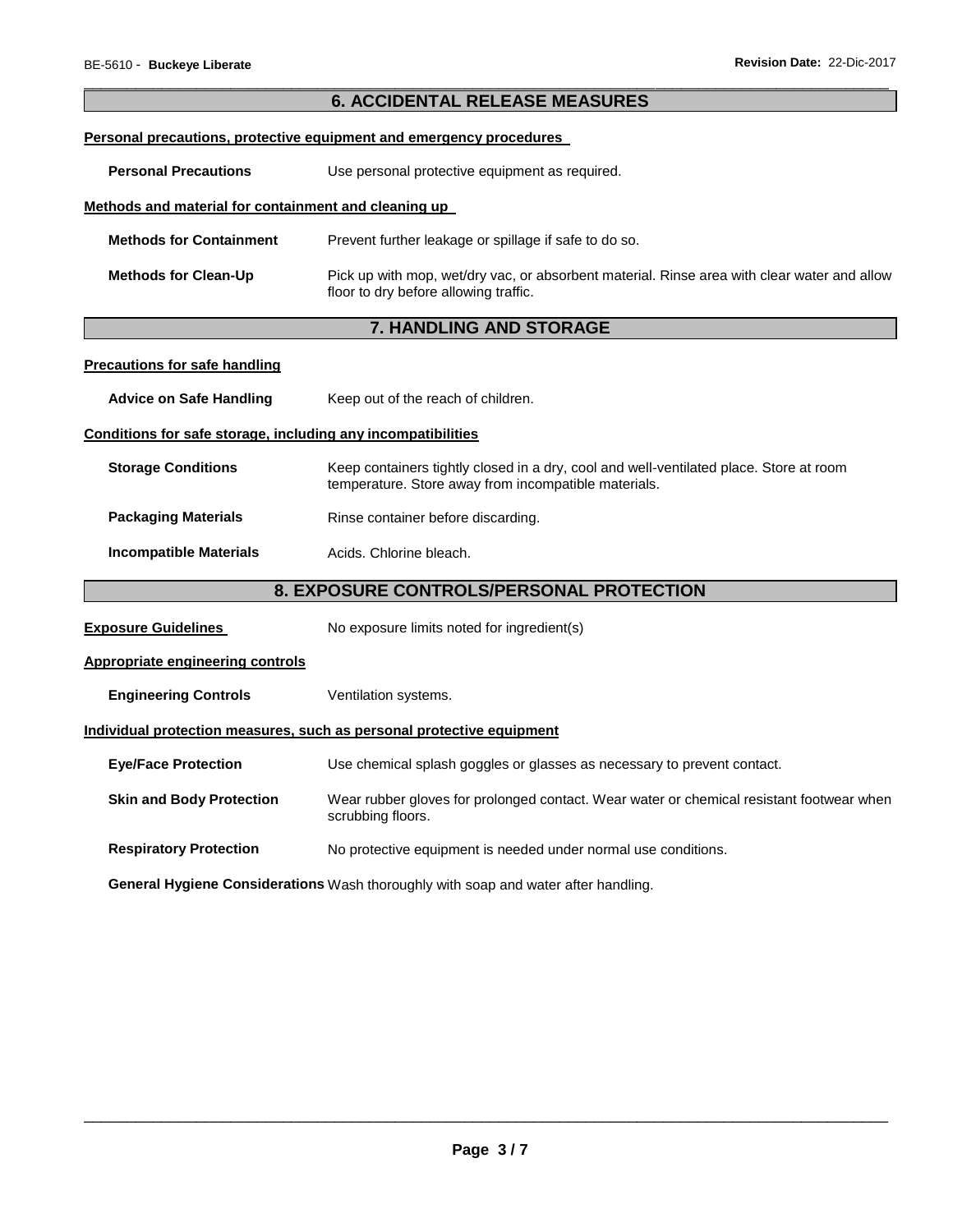# \_\_\_\_\_\_\_\_\_\_\_\_\_\_\_\_\_\_\_\_\_\_\_\_\_\_\_\_\_\_\_\_\_\_\_\_\_\_\_\_\_\_\_\_\_\_\_\_\_\_\_\_\_\_\_\_\_\_\_\_\_\_\_\_\_\_\_\_\_\_\_\_\_\_\_\_\_\_\_\_\_\_\_\_\_\_\_\_\_\_\_\_\_ **9. PHYSICAL AND CHEMICAL PROPERTIES**

## **Information on basic physical and chemical properties**

| <b>Physical State</b><br>Appearance | Liquid<br>Clear solution                                | Odor                  | No fragrance added Mild |
|-------------------------------------|---------------------------------------------------------|-----------------------|-------------------------|
| Color                               | Not determined                                          | <b>Odor Threshold</b> | scent<br>Not determined |
| <b>Property</b>                     | Values                                                  | Remarks • Method      |                         |
| рH                                  | $12.7 \pm 0.3$ (conc)<br>$10.5 \pm 0.2$ (1:25 dilution) |                       |                         |
| <b>Melting Point/Freezing Point</b> | Not determined                                          |                       |                         |
| <b>Boiling Point/Boiling Range</b>  | 100 °C / 212 °F                                         |                       |                         |
| <b>Flash Point</b>                  | None                                                    | Tag Closed Cup        |                         |
| <b>Evaporation Rate</b>             | 1.0                                                     | (Water = 1)           |                         |
| <b>Flammability (Solid, Gas)</b>    | n/a-liquid                                              |                       |                         |
| <b>Upper Flammability Limits</b>    | Not applicable                                          |                       |                         |
| <b>Lower Flammability Limit</b>     | Not applicable                                          |                       |                         |
| <b>Vapor Pressure</b>               | Not determined                                          |                       |                         |
| <b>Vapor Density</b>                | Not determined                                          |                       |                         |
| <b>Specific Gravity</b>             | 1.02                                                    |                       |                         |
| <b>Water Solubility</b>             | Infinite                                                |                       |                         |
| Solubility in other solvents        | Not determined                                          |                       |                         |
| <b>Partition Coefficient</b>        | Not determined                                          |                       |                         |
| <b>Auto-ignition Temperature</b>    | Not determined                                          |                       |                         |
| <b>Decomposition Temperature</b>    | Not determined                                          |                       |                         |
| <b>Kinematic Viscosity</b>          | Not determined                                          |                       |                         |
| <b>Dynamic Viscosity</b>            | Not determined                                          |                       |                         |
| <b>Explosive Properties</b>         | Not determined                                          |                       |                         |
| <b>Oxidizing Properties</b>         | Not determined                                          |                       |                         |

# **10. STABILITY AND REACTIVITY**

# **Reactivity**

Not reactive under normal conditions.

#### **Chemical Stability**

Stable under recommended storage conditions.

#### **Possibility of Hazardous Reactions**

None under normal processing.

**Hazardous Polymerization** Hazardous polymerization does not occur.

#### **Conditions to Avoid**

Keep out of reach of children.

# **Incompatible Materials**

Acids. Chlorine bleach.

#### **Hazardous Decomposition Products**

Carbon oxides. Nitrogen oxides (NOx). Sulfur oxides.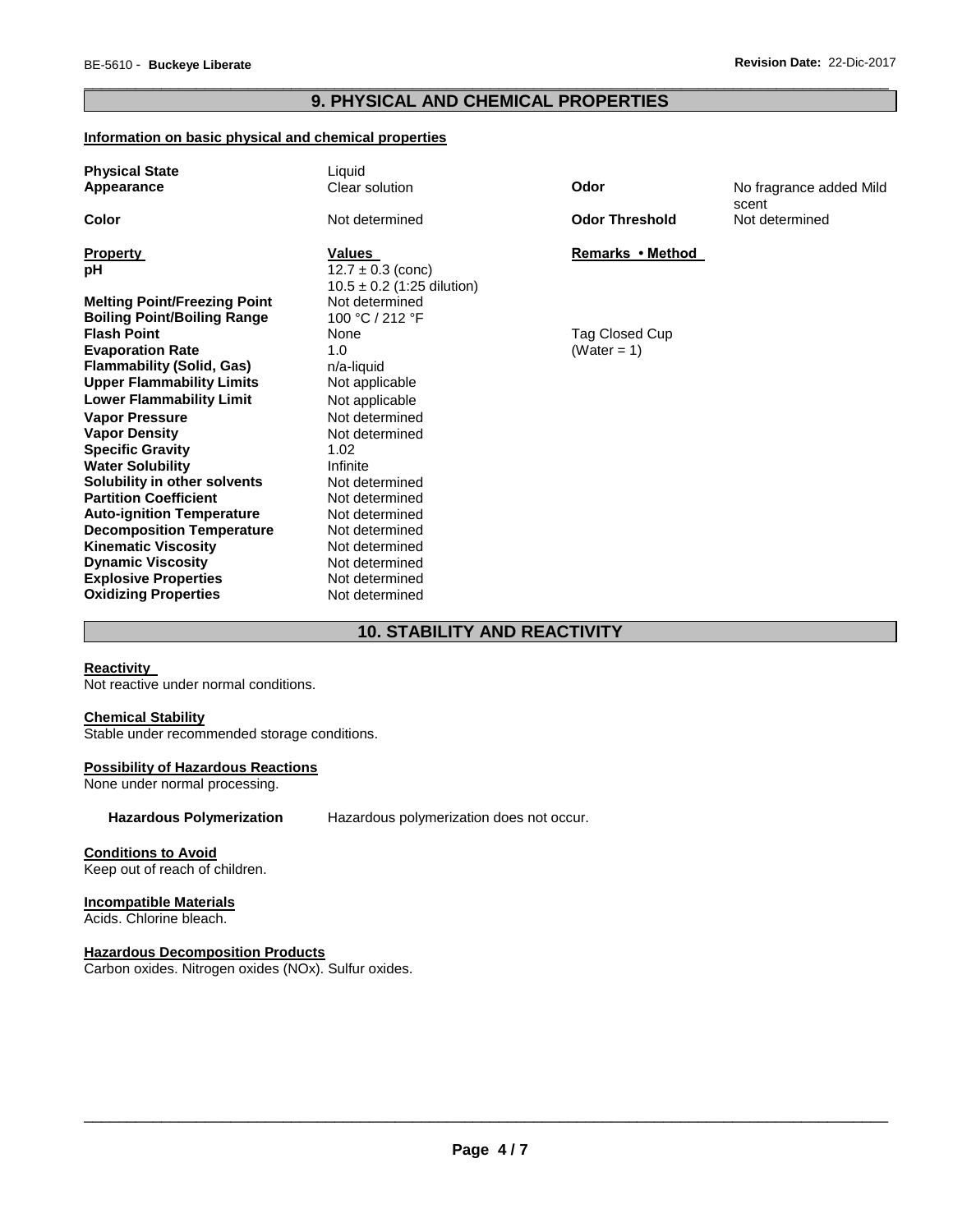# \_\_\_\_\_\_\_\_\_\_\_\_\_\_\_\_\_\_\_\_\_\_\_\_\_\_\_\_\_\_\_\_\_\_\_\_\_\_\_\_\_\_\_\_\_\_\_\_\_\_\_\_\_\_\_\_\_\_\_\_\_\_\_\_\_\_\_\_\_\_\_\_\_\_\_\_\_\_\_\_\_\_\_\_\_\_\_\_\_\_\_\_\_ **11. TOXICOLOGICAL INFORMATION**

## **Information on likely routes of exposure**

| <b>Eye Contact</b>  | Avoid contact with eyes.         |
|---------------------|----------------------------------|
| <b>Skin Contact</b> | Avoid contact with skin.         |
| Inhalation          | Avoid breathing vapors or mists. |
| Ingestion           | Do not taste or swallow.         |

#### **Component Information**

| <b>Chemical Name</b>                             | Oral LD50               | Dermal LD50             | <b>Inhalation LC50</b>                               |
|--------------------------------------------------|-------------------------|-------------------------|------------------------------------------------------|
| Dipropylene glycol monobutyl ether<br>29911-28-2 | $= 1620 \mu L/kg$ (Rat) | $=$ 5860 µL/kg (Rabbit) | $\vert$ > 2.04 mg/L (Rat) 4 h = 42.1 ppm<br>(Rat)4 h |
| Sodium xylenesulfonate<br>1300-72-7              | $= 7200$ mg/kg (Rat)    |                         |                                                      |
| Dodecyl benzene sulfonic acid<br>127176-87-0     | $= 500$ mg/kg (Rat)     |                         |                                                      |

## **Information on physical, chemical and toxicological effects**

**Symptoms** Please see section 4 of this SDS for symptoms.

## **Delayed and immediate effects as well as chronic effects from short and long-term exposure**

**Carcinogenicity** This product does not contain any carcinogens or potential carcinogens as listed by OSHA, IARC or NTP.

#### **Numerical measures of toxicity**

Not determined

# **12. ECOLOGICAL INFORMATION**

# **Ecotoxicity**

#### Harmful to aquatic life with long lasting effects.

| <b>Chemical Name</b>                                | Algae/aquatic plants                                   | Fish                                                                                                       | <b>Toxicity to</b><br>microorganisms | Crustacea                             |
|-----------------------------------------------------|--------------------------------------------------------|------------------------------------------------------------------------------------------------------------|--------------------------------------|---------------------------------------|
| Dipropylene glycol<br>monobutyl ether<br>29911-28-2 |                                                        | 841: 96 h Poecilia reticulata<br>mg/L LC50 static                                                          |                                      |                                       |
| Dodecyl benzene sulfonic<br>acid<br>27176-87-0      | 129: 96 h Pseudokirchneriella<br>subcapitata mg/L EC50 | 10.8: 96 h Oncorhynchus<br>mykiss mg/L LC50 static 3.5<br>- 10: 96 h Brachydanio rerio<br>mg/L LC50 static |                                      | 5.88: 48 h Daphnia magna<br>mg/L EC50 |

## **Persistence/Degradability**

Not determined.

#### **Bioaccumulation**

Not determined.

**Mobility** Not determined

#### **Other Adverse Effects**

Not determined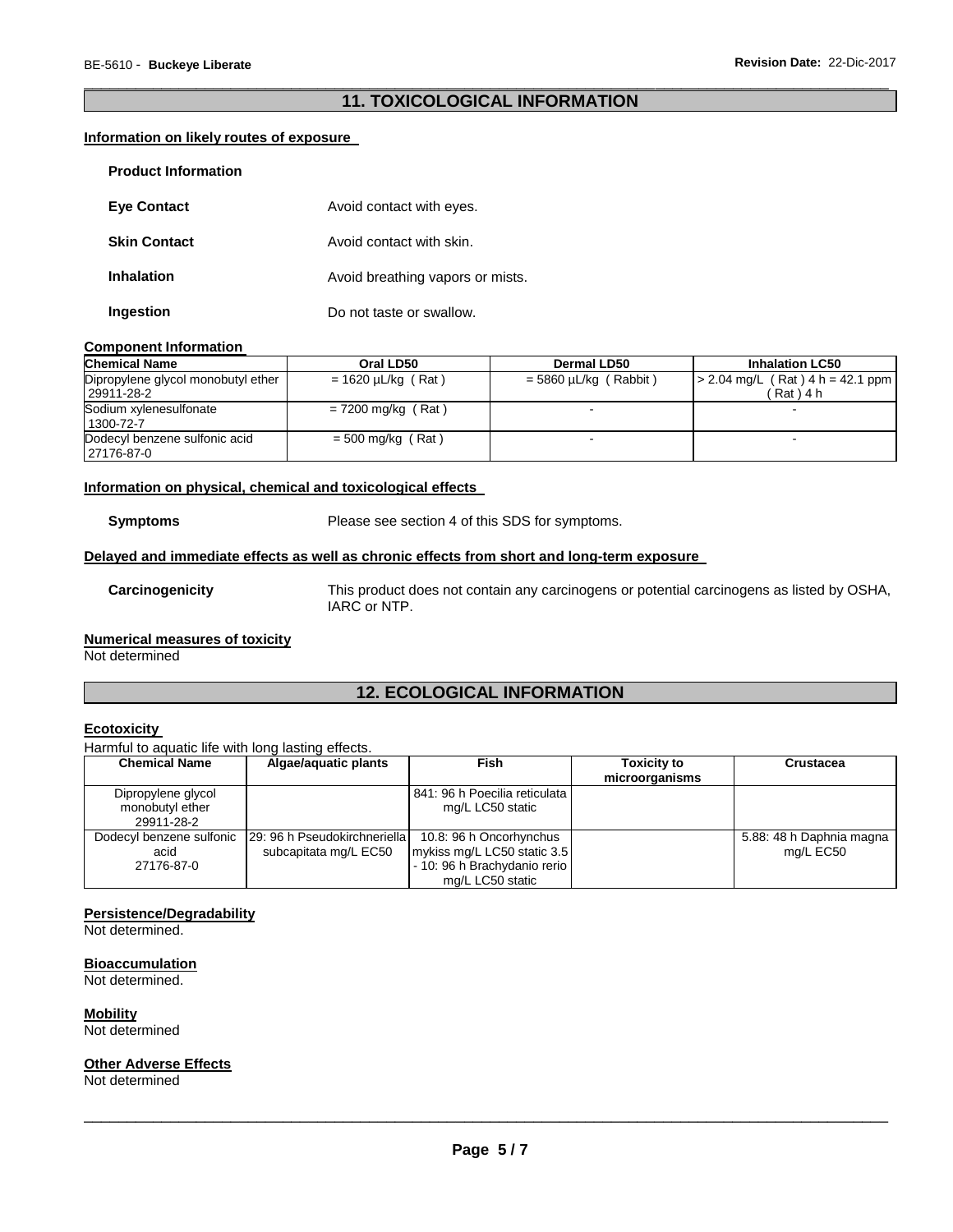# \_\_\_\_\_\_\_\_\_\_\_\_\_\_\_\_\_\_\_\_\_\_\_\_\_\_\_\_\_\_\_\_\_\_\_\_\_\_\_\_\_\_\_\_\_\_\_\_\_\_\_\_\_\_\_\_\_\_\_\_\_\_\_\_\_\_\_\_\_\_\_\_\_\_\_\_\_\_\_\_\_\_\_\_\_\_\_\_\_\_\_\_\_ **13. DISPOSAL CONSIDERATIONS**

## **Waste Treatment Methods**

| <b>Disposal of Wastes</b>              | Disposal should be in accordance with applicable regional, national and local laws and<br>regulations.                         |
|----------------------------------------|--------------------------------------------------------------------------------------------------------------------------------|
| <b>Contaminated Packaging</b>          | Disposal should be in accordance with applicable regional, national and local laws and<br>regulations.                         |
|                                        | <b>14. TRANSPORT INFORMATION</b>                                                                                               |
| <b>Note</b>                            | Please see current shipping paper for most up to date shipping information, including<br>exemptions and special circumstances. |
| <b>DOT</b>                             | Not regulated                                                                                                                  |
| <b>IATA</b>                            | Not regulated                                                                                                                  |
| <b>IMDG</b><br><b>Marine Pollutant</b> | This material may meet the definition of a marine pollutant                                                                    |

# **15. REGULATORY INFORMATION**

#### **International Inventories**

**TSCA** Listed

# **Legend:**

*TSCA - United States Toxic Substances Control Act Section 8(b) Inventory* 

*DSL/NDSL - Canadian Domestic Substances List/Non-Domestic Substances List* 

*EINECS/ELINCS - European Inventory of Existing Chemical Substances/European List of Notified Chemical Substances* 

*ENCS - Japan Existing and New Chemical Substances* 

*IECSC - China Inventory of Existing Chemical Substances* 

*KECL - Korean Existing and Evaluated Chemical Substances* 

*PICCS - Philippines Inventory of Chemicals and Chemical Substances* 

#### **US Federal Regulations**

#### **CERCLA**

Does not apply

| <b>Chemical Name</b>          | <b>Hazardous Substances RQs</b> | <b>CERCLA/SARA RQ</b> | <b>Reportable Quantity (RQ)</b> |
|-------------------------------|---------------------------------|-----------------------|---------------------------------|
| Dodecyl benzene sulfonic acid | <sup>1</sup> 000 lb             |                       | RQ 1000 lb final RQ             |
| 27176-87-0                    |                                 |                       | RQ 454 kg final RQ              |

#### **SARA 311/312 Hazard Categories**

This material, as supplied, does not contain any substances subject to the requirements of SARA Sections 311/312 (40 CFR 370)

#### **SARA 313**

Section 313 of Title III of the Superfund Amendments and Reauthorization Act of 1986 (SARA). This product does not contain any chemicals which are subject to the reporting requirements of the Act and Title 40 of the Code of Federal Regulations, Part 372

#### **CWA (Clean Water Act)**

| Component                                                   | <b>CWA - Reportable</b><br>Quantities | <b>CWA - Toxic Pollutants CWA - Priority Pollutants</b> | <b>CWA - Hazardous</b><br><b>Substances</b> |
|-------------------------------------------------------------|---------------------------------------|---------------------------------------------------------|---------------------------------------------|
| Dodecyl benzene sulfonic acid<br>$27176 - 87 - 0$ ( $< 5$ ) | 1000 lb                               |                                                         |                                             |